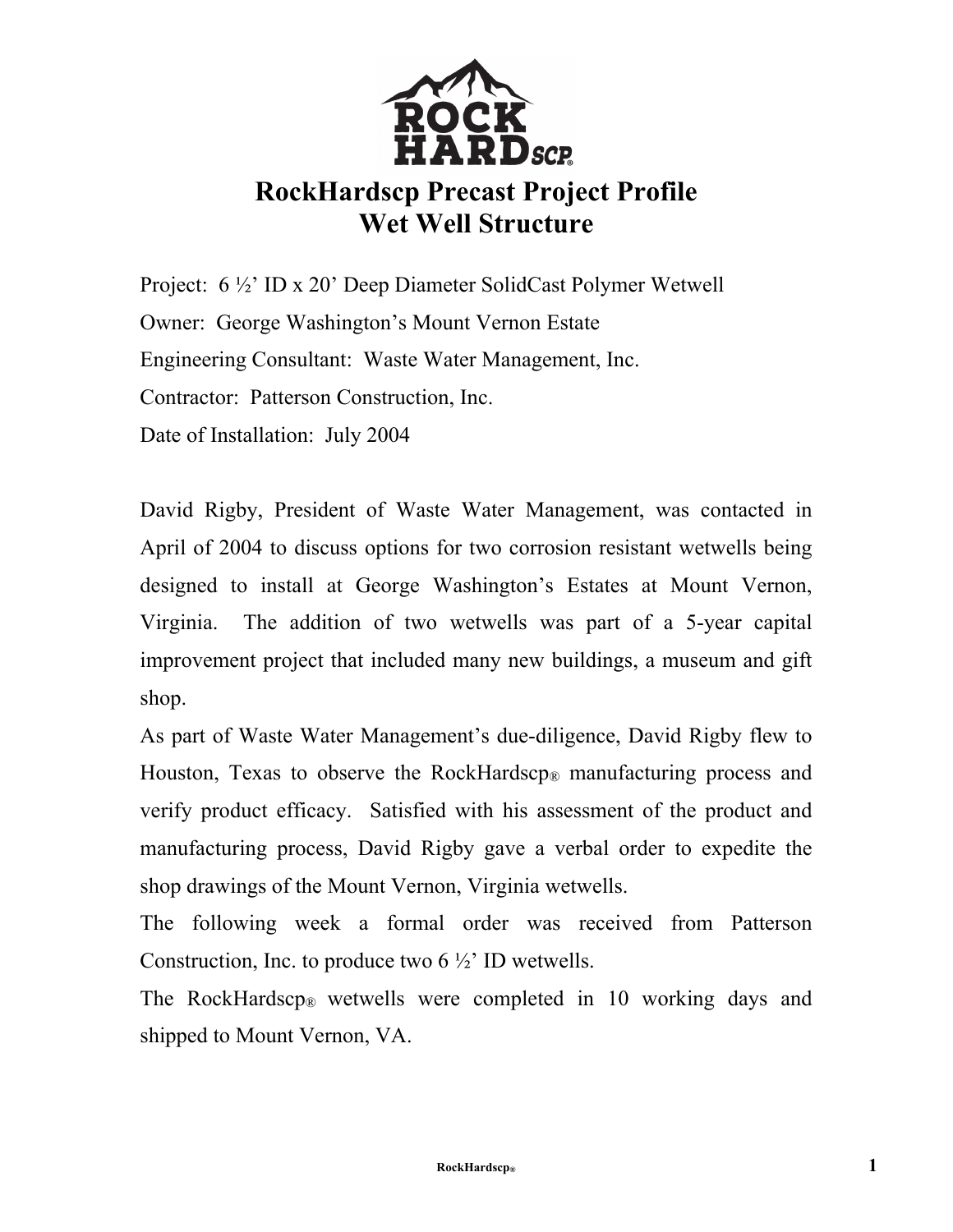

## **RockHardscp Precast Project Profile Wet Well Structure**

In addition to the flat-lid, the RockHardscp<sup>®</sup> wetwells were installed in three sections using a two-component epoxy mortar. The construction of the first wetwell was completed by lunchtime. Patterson Construction also cored a hole into the upper section of the wetwell to accommodate an 8" diameter PVC pipe drain.

The installation of the two RockHardscp<sup>®</sup> wetwells was completed in two days.

Since the initial installation of the Mount Vernon wetwells, both Waste Water Management and Patterson Construction have issued orders for both additional RockHardscp® wetwells and manholes for projects in Virginia, West Virginia and Maryland. Both organizations agree that RockHardscp<sup>®</sup> is their choice for sanitary sewer structures because RockHardscp<sup>®</sup> products:

- are completely corrosion resistant and not a thin-film coating or liner that can be easily breached.
- are lighter than concrete and cost less to install (lifting equipment).
- are reinforced and therefore stronger and safer to install.
- are impermeable and unlike Portland cement concrete, water will not permeate through the walls of the wetwell or manhole.
- have incorporated new, innovative design changes into the wetwell and manhole designs to accommodate conventional ancillary components such as manhole steps, rubber boot connectors and lifting devices.